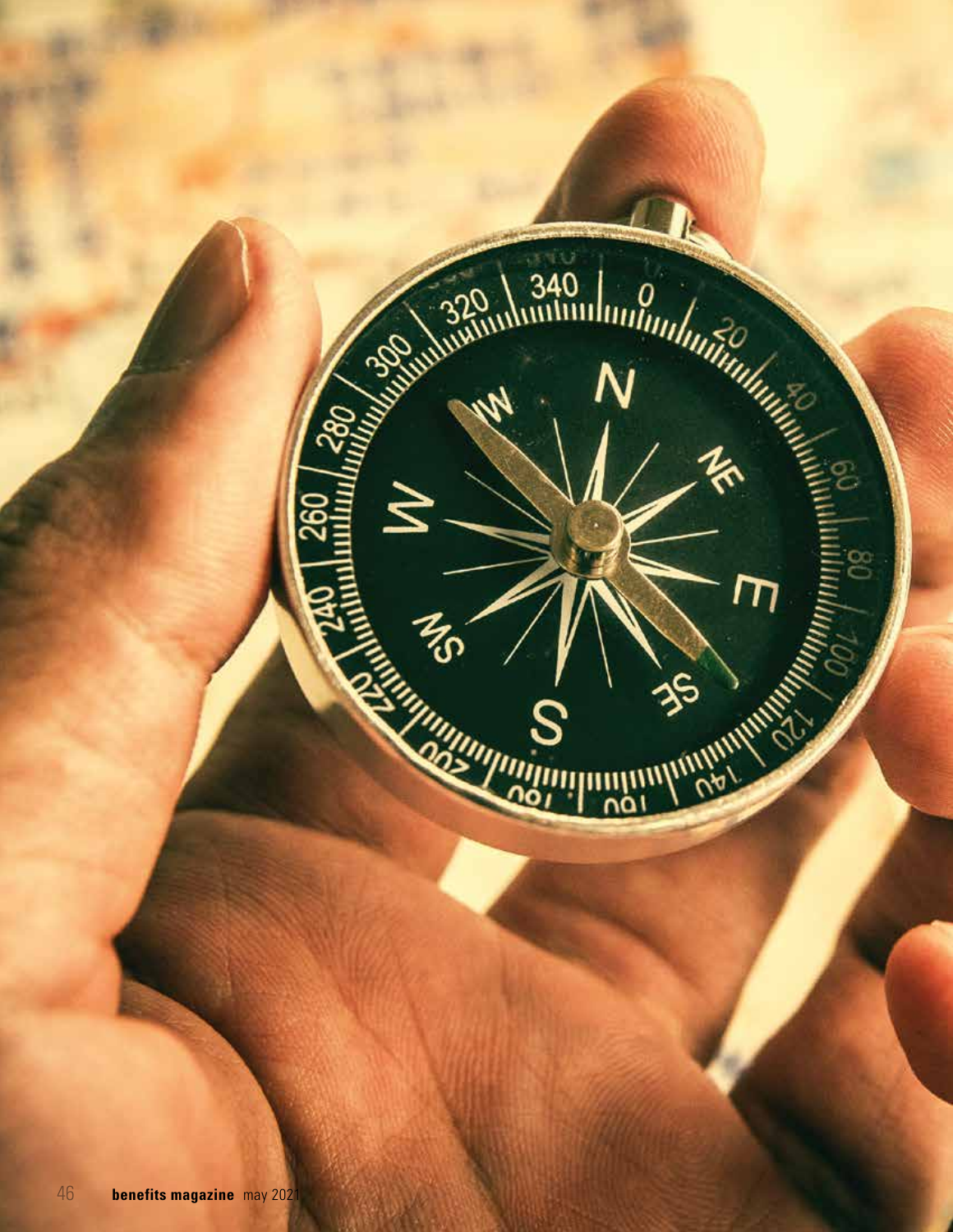# Health Care Navigation. Help for Managing Complex Clinical Needs

*by |* **Mike Sokol, M.D.** 

Health care navigation services may improve health outcomes for employees with complex or chronic conditions while potentially delivering cost savings for both the employer and employees.

# benefits

Reproduced with permission from *Benefits Magazine,* Volume 58, No. 5, May 2021, pages 46-51, published by the International Foundation of Employee Benefit Plans (www.ifebp.org), Brookfield, Wis. All rights reserved. Statements or opinions expressed in this article are those of the author and do not necessarily represent the views or positions of the International Foundation, its officers, directors or staff. No further transmission or electronic distribution of this material is permitted.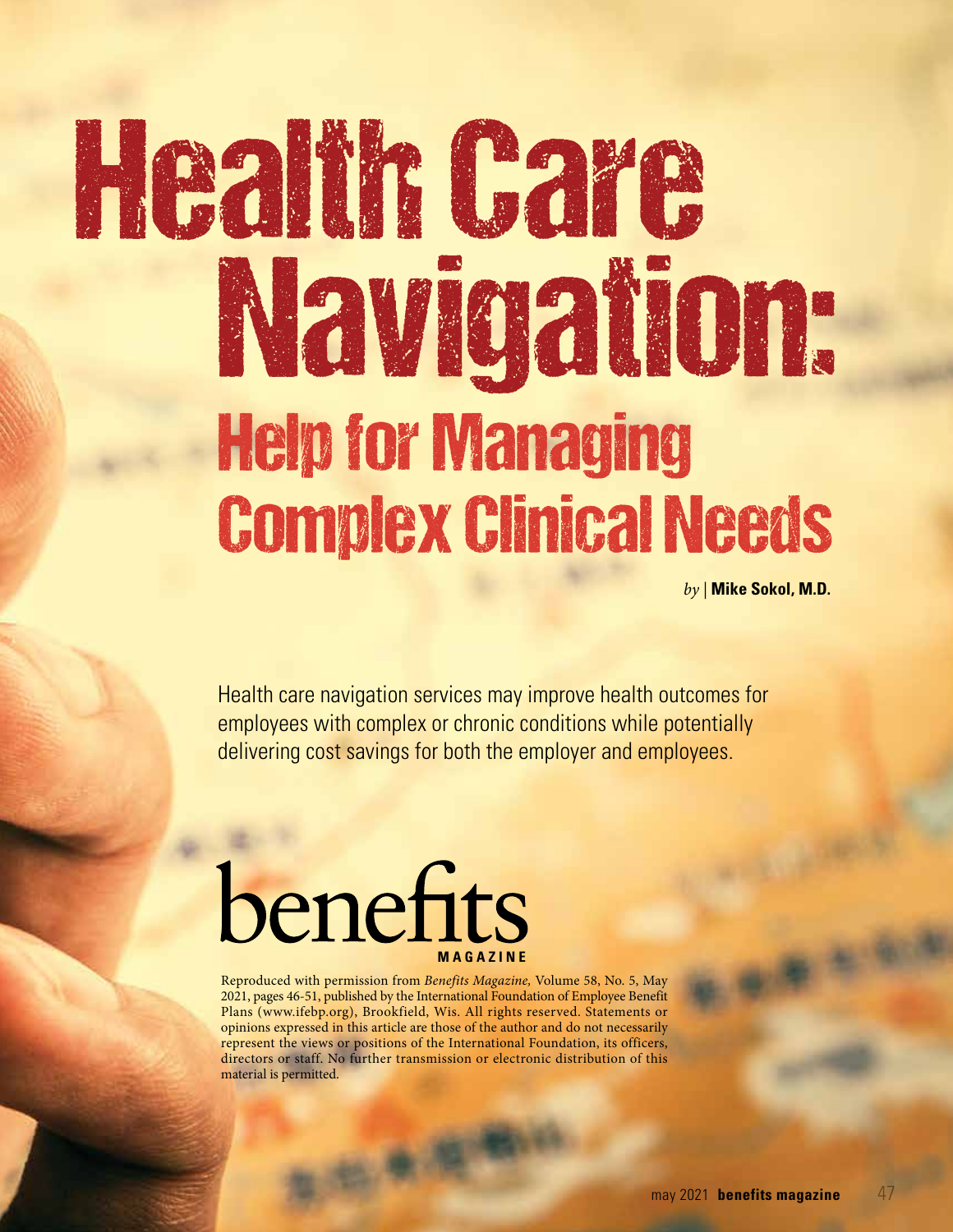eing diagnosed with a chronic or complex condition can be life-changing for employees and their families. Conditions like cancer, diabetes, and chronic heart and lung disease are among the leading causes<sup>1</sup> of death in the tion can be life-changing for employees and their families. Conditions like cancer, diabetes, and chronic heart and lung disease are among the leading causes<sup>1</sup> of death in the United States, contributing \$3.5 trillion to annual health care costs. Counterintuitively, as the ability of physicians and pharmaceutical companies to effectively treat these conditions has improved and become more sophisticated, the cost of care has increased for people with these conditions and for the employers who provide their health benefits.2

According to the Society for Human Resource Management, a common approach to managing costs for employers over the years has been to implement employee cost-sharing measures and care management programs.3 While these approaches can produce results, the addition of health care navigation is another approach that may not only deliver reliable costs savings for employers but can lead to a better health care journey, better outcomes and savings for employees and their dependents.

#### Why Health Care Navigation, and Why Now?

The COVID-19 pandemic has disrupted the delivery of care, as clinical services have been restricted and hospitals and clinics have closed in some communities.<sup>4</sup> This made

## takeaways

- Health care navigation services may help employees and dependents make better use of their health benefits by guiding them to the resources and care they need within their benefits set.
- Navigation services can keep plan members informed of changes in covered services and provide access to personalized, ongoing support when they are faced with a complex diagnosis.
- Engaging employees before they file a health care claim allows navigation services to have a greater impact on reducing health care costs. To accomplish this, services should use data and offer a range of communication methods.
- Health care navigation may be particularly effective in addressing areas including mental health, cancer, diabetes, maternity and prescription drugs.
- The ability to effectively engage employees in using navigation services directly influences savings and financial outcomes, so employers should look for a navigation vendor that offers a mix of technology-based and human-powered support to encourage utilization.

it more difficult for many individuals to find the care they need and forced many to delay care,<sup>5</sup> essentially "kicking the can down the road." These delays in care have the potential to compromise future health outcomes and drive increased costs. Meanwhile, employees and their dependents are faced with new options for accessing care, such as telehealth and virtual care options, that may be unfamiliar to them. Health care navigation can help mitigate the negative effects of these trends while meeting the needs of employers, employees and their dependents. This can drive a more efficient, supportive health care experience and better health and financial outcomes that benefit the overall health care system.

Health care navigation is a solution that employers can offer to help their employees and dependents make better use of their health benefits by guiding them to the resources and care they need within their benefits set. Navigation services are included in the employee health care benefits package and are typically paid for on a per employee per month basis by the employer or plan sponsor. The employee doesn't bear any of the costs.

Health care navigation services are particularly effective when they can use consumer insights and risk assessment models that engage employees and providers before any decisions about care are made.

When a health care navigation partner gets involved early on in an employee's health care journey, members can keep ahead of changes in their covered services, such as the availability of virtual care as well as network changes and availability. This has been particularly important in the past year, with conditions rapidly shifting to adjust to evolving pandemic needs. Employees and dependents have access to personalized, ongoing support when faced with a complex diagnosis or simply for everyday health needs. When employees understand their benefits, they are more likely to use them correctly and get the right help at the right time.

But just as all employees are unique, all health care navigation is not created equal. Some navigation options engage employees only after they file a claim, which means they may already be on a path of decisions that may not provide the right level of care or be the most efficient. By contrast, a navigation solution that capitalizes on data to engage employees earlier in the process and that employs a full range of engagement options for the member—from mobile app to website to online chat to phone calls—can deliver increased value by intervening early and having a more holistic influence on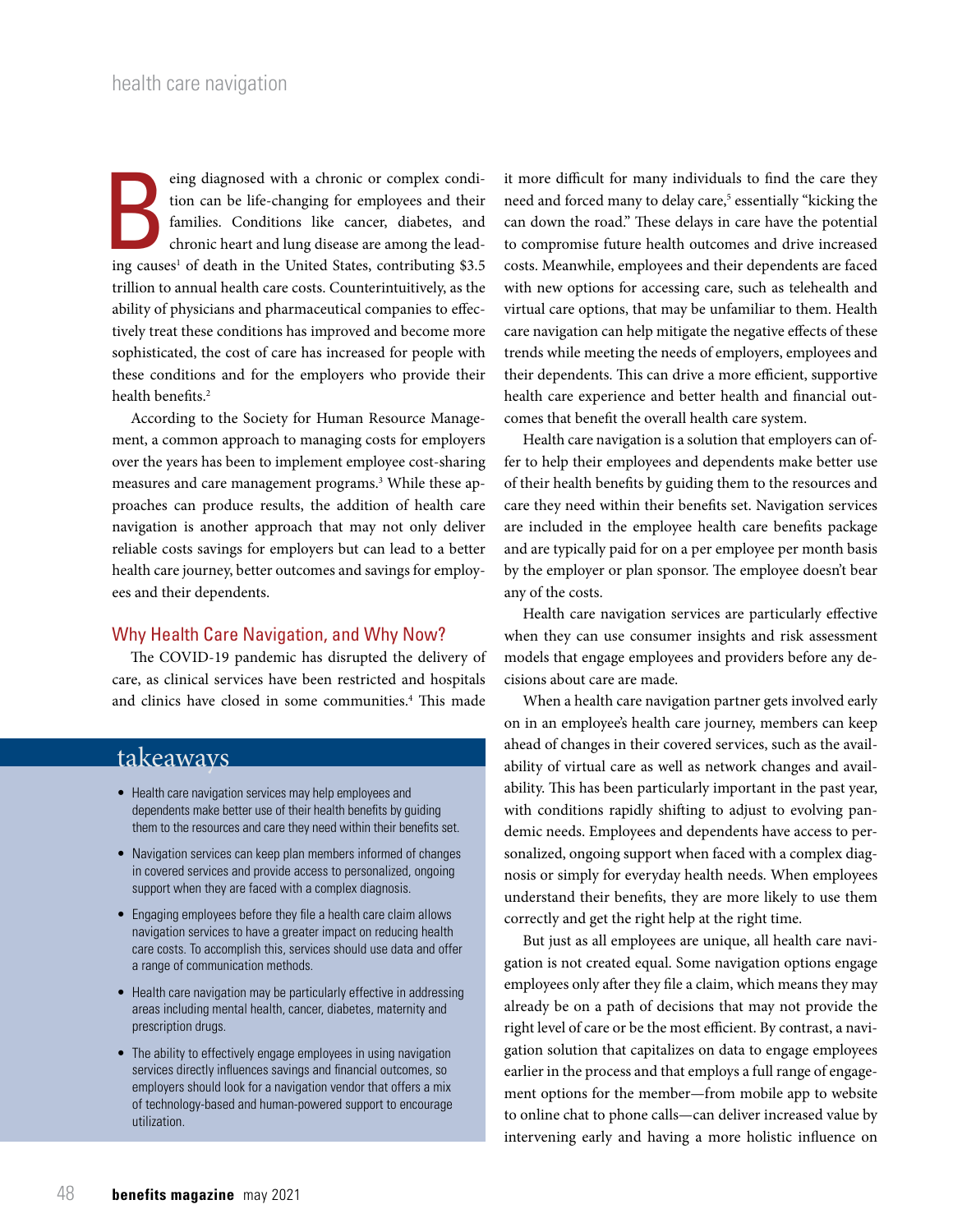an individual members' health needs. When this happens, employees can be engaged and can begin to receive support up to 120 days before a first claim is received.<sup>6</sup>

For people who are faced with a complex diagnosis, such as cancer, this time can be used to process precertifications and prior authorizations for clinical visits and to secure prior authorizations for specialty medications—all of which save the employee and employer time and money.

### Improving Outcomes for Employees and Reducing Costs for Employers

In addition to reducing costs by intervening before employees and dependents receive clinical care, a health care navigation partner can positively influence each individual's personal journey. This can ultimately improve outcomes for disease states and benefit categories that are known for complexity and high costs—most of which have become even more of a priority due to the pandemic.

Following is a look at areas where health care navigation may be particularly effective.

#### *Mental Health*

Providing adequate benefits and network access for mental health services can have a positive influence on wholeperson health for employees, which helps the workforce be more productive on the job.7 Since the pandemic hit the U.S., mental health has become increasingly important for employers and communities as a whole. In fact, as of July 2020, more than half of U.S. adults reported that worry about the virus had taken a toll on their mental health.<sup>8</sup>

In addition, reports show that 76% of employees struggle with their mental health and 42% have been diagnosed with a clinical mental health disorder.<sup>9</sup> The financial impact of mental health conditions for employers is also very real. For example, depression alone accounts for an estimated 400 million lost workdays each year, and serious mental illness costs U.S. businesses as much as \$193.2 billion annually.<sup>10</sup>

Employers have responded to this heightened need in many ways, such as offering telehealth behavioral health options and app-based programming to help employees manage stress and anxiety. The personalized support that health care navigation and care coordination provide can facilitate timely access to care, for example, by helping them find in-network health care providers who not only are accepting patients but also can provide the specific care required.

Care coordinators for select navigation providers can conduct a screening for depression during initial interactions with any employee who is experiencing a current clinical need, ensure the right referrals to in-network providers for hospital services and provide support with discharge instructions, including making connections to community-based services.

#### *Oncology*

Cancer accounts for a quarter of all deaths in the U.S., making it the country's second leading cause of death.<sup>11</sup> Those numbers are likely to surge this year because of delays in preventive screenings in 2020 due to COVID-19.12 A growth in the rate of cancer cases will lead to increased challenges for employee members as the health care

### learn more

**Education Certificate in Health Plan Navigation Online Certificate**  Visit *www.ifebp.org /healthplannavigation* for more details.

system continues to struggle with the pandemic and with limited capacity for services. In addition, one in three people reports gaps in their knowledge of cancer treatments.<sup>13</sup> When faced with a life-changing cancer diagnosis, employees may benefit from the personal support that health care navigation and care coordination provide.

By itself, cancer treatment accounts for 12% of total employer medical costs in the U.S.<sup>14</sup> That adds up to \$125 billion in direct medical costs. Health care navigation can help manage costs and improve outcomes by educating employees and their families about their treatment plan and their covered benefits and by working with and across their circle of clinicians and specialists to manage those services in a way that maximizes their benefits and eliminates surprise costs. This level of intervention and support has been shown to reduce costs by as much as \$75,000 per person for high-claims cases such as cancer.<sup>15</sup>

Select health care navigation providers may also offer special relationships with oncology experts to provide personalized support for employees and dependents who have been diagnosed with cancer. These specialists can help clinical teams guide the management of members' care and offer physicianto-physician collaboration between their local medical team and oncology experts. One potential benefit of such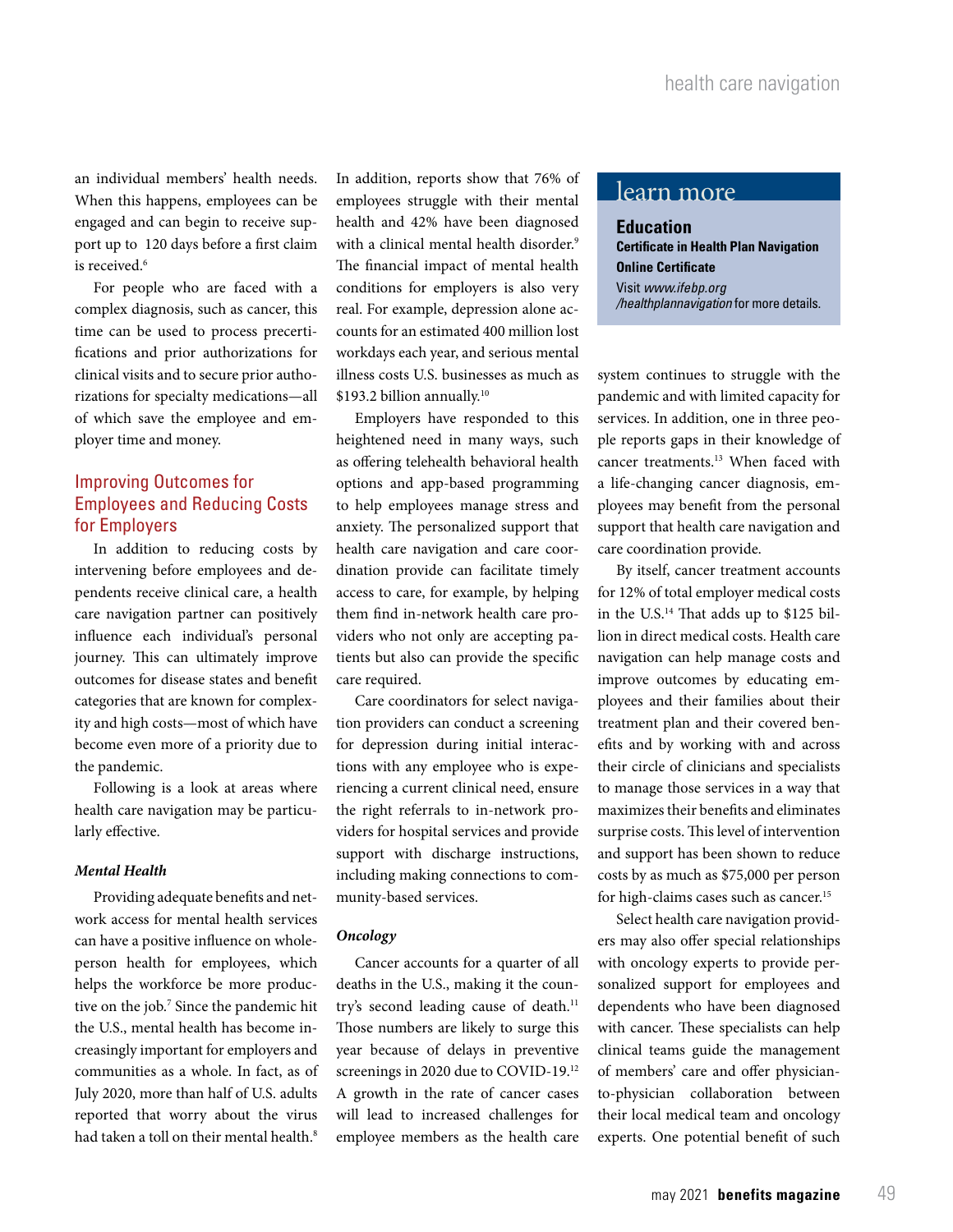collaboration could be greater access to information about clinical trials for people who are diagnosed with certain aggressive or complex cancers.

Beyond addressing individual clinical needs, these collaborations can result in better outcomes on a range of measures, including care for the overall well-being of the employee, improved prognosis or reduced relapse risk, more accurate disease staging and personalized treatment plans, reduced risk of side effects and better long-term outcomes.

#### *Diabetes*

Diabetes is one of the most prevalent chronic conditions, with type 2 diabetes costing employers more than \$20 billion annually due to unplanned absences. Comorbidity is also a factor for people with diabetes because it puts them at higher risk of adverse outcomes if they contract COVID-19. Consider the fact that about half of people under age 65 who have died from COVID-19 also had diabetes, according to the Centers for Disease Control and Prevention (CDC).16 People with diabetes also have an increased risk of depression.<sup>17</sup>

Health care navigators can work to ensure that people with diabetes are staying current with optimal care measures, such as completing annual eye and foot exams, conducting hemoglobin A1C screenings and testing kidney function. These interactions can occur proactively with a nurse who uses claims data, biometric screening data and pharmacy claims to identify individuals who will benefit from additional clinical support and guidance. The ability to maintain compliance with these quality measures can help employers reduce claims costs related to diabetes and comorbid conditions

while helping members manage their overall health and achieve optimal outcomes and quality of life.

#### *Maternity*

Having a baby should be a happy time for expectant parents. Unfortunately, the pandemic has triggered many adverse health events, including an increase in stillbirths.<sup>18</sup> Further complicating the situation, a CDC study found that pregnant women with COVID-19 may be at increased risk of preterm births.<sup>19</sup> It's clear that proper prenatal care and labor and delivery services are essential; however, extreme variability in the cost of care and outcomes complicates this situation and often leaves new parents with unexpected costs or, worse yet, heartbreak.

According to recent maternity care data,<sup>20</sup> the cost of a vaginal birth can range from \$3,296 to more than \$37,000 depending on where it is performed, and the cost of a C-section delivery can range from \$8,000 to \$71,000. Meanwhile, lack of early prenatal care may increase hospital costs by \$1,000, and failure to screen for postpartum depression, which affects one in seven new mothers and one in ten fathers, may affect a new parent's ability to be present and engaged at work. Childbirth also comes with a hefty price tag for employers, accounting for one-fifth of an employer's health care spending.<sup>21</sup>

Health care navigation can proactively help members achieve a healthy pregnancy before risk factors set in. Select navigation services may provide specially trained nurses with expertise in obstetrics, labor and delivery, and neonatal care. These specialists work with expectant mothers to ensure that all recommended screenings are completed on time. They encourage healthy lifestyle choices and help guide members through potential complications, such as gestational diabetes and pre-eclampsia.

#### *Pharmaceuticals*

Recent disruptions<sup>22</sup> in care have also had a trickle-down effect on pharmacy benefits. Clinicians faced with supplychain shortages due to COVID-19 began prescribing medications in unconventional ways, relaxing restrictions on refill quantities and time frames so that consumers would not be left without medications. This ultimately is adding expense to an area that is already a cost concern for employers.<sup>23</sup> Meanwhile, with little access to physicians because of pandemic-related care restrictions, individuals are using self-medication to address health needs.<sup>24</sup>

Health care navigation that uses data to understand prescribing patterns can simplify the pharmacy claims process and generate employer savings by ensuring that employees and dependents are being prescribed medications that are covered by their formulary and by guiding them to the appropriate sites for specialty drugs such as injectables.

#### *Other Needs*

In addition to targeting the number of chronic and complex conditions listed here, health care navigation can help support public health needs related to COVID-19, including education and prevention; addressing the physical and psychological needs of employees who contract the virus; and working with members to access short-term disability, Family and Medical Leave Act (FMLA), or Consolidated Omnibus Budget Reconciliation Act (COBRA) benefits.